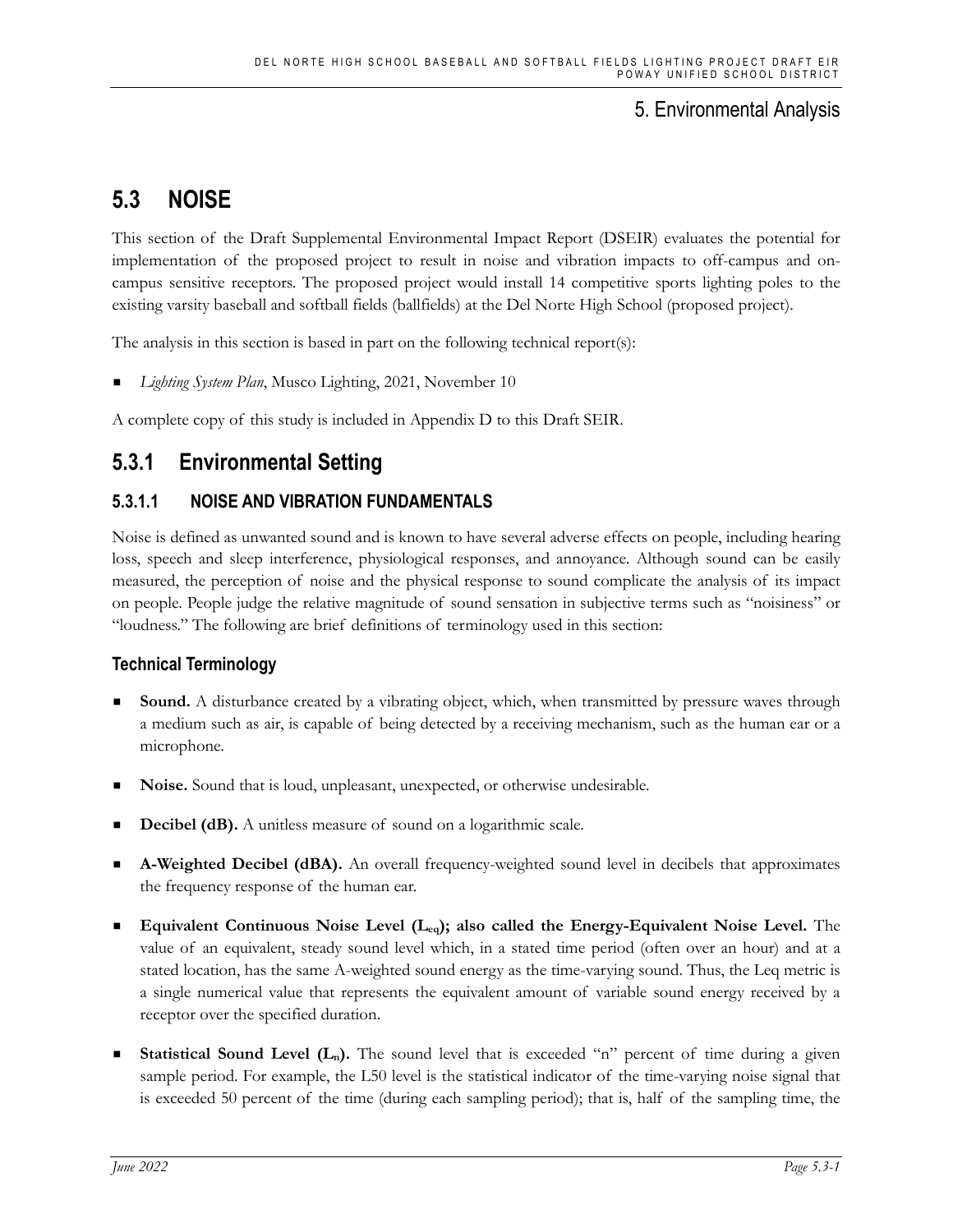changing noise levels are above this value and half of the time they are below it. This is called the "median sound level." The L10 level, likewise, is the value that is exceeded 10 percent of the time (i.e., near the maximum) and this is often known as the "intrusive sound level." The L90 is the sound level exceeded 90 percent of the time and is often considered the "effective background level" or "residual noise level."

- Day-Night Sound Level (L<sub>dn</sub> or DNL). The energy-average of the A-weighted sound levels occurring during a 24-hour period, with 10 dB added to the sound levels occurring during the period from 10:00 PM to 7:00 AM.
- **Community Noise Equivalent Level (CNEL).** The energy average of the A-weighted sound levels occurring during a 24-hour period, with 5 dB added from 7:00 pm to 10:00 pm and 10 dB from 10:00 pm to 7:00 am. For general community/environmental noise, CNEL and  $L_{dn}$  values rarely differ by more than 1 dB (with the CNEL being only slightly more restrictive, that is, higher than the  $L_{dn}$  value). As a matter of practice, L<sub>dn</sub> and CNEL values are interchangeable and are treated as equivalent in this assessment.
- **Sensitive Receptor.** Noise- and vibration-sensitive receptors include land uses where quiet environments are necessary for enjoyment and public health and safety. Residences, schools, motels and hotels, libraries, religious institutions, hospitals, and nursing homes are examples.
- **Peak Particle Velocity (PPV).** The peak rate of speed at which soil particles move (e.g., inches per second) due to ground vibration.
- **Vibration Decibel (VdB).** A unitless measure of vibration, expressed on a logarithmic scale and with respect to a defined reference vibration velocity. In the U.S., the standard reference velocity is 1 microinch per second  $(1x10^{-6} \text{ in/sec}).$

### **Sound Fundamentals**

Sound is a pressure wave transmitted through the air. It is described in terms of loudness or amplitude (measured in decibels), frequency or pitch (measured in Hertz [Hz] or cycles per second), and duration (measured in seconds or minutes). The standard unit of measurement of the loudness of sound is the decibel. Changes of 1 to 3 dBA are detectable under quiet, controlled conditions, and changes of less than 1 dBA are usually indiscernible. A 3 dBA change in noise levels is considered the minimum change that is detectable with human hearing in outside environments. A change of 5 dBA is readily discernable to most people in an exterior environment, and a 10 dBA change is perceived as a doubling (or halving) of the sound.

The human ear is not equally sensitive to all frequencies. Sound waves below 16 Hz are not heard at all and are "felt" more as a vibration. Similarly, while people with extremely sensitive hearing can hear sounds as high as 20,000 Hz, most people cannot hear above 15,000 Hz. In all cases, hearing acuity falls off rapidly above about 10,000 Hz and below about 200 Hz. Since the human ear is not equally sensitive to sound at all frequencies, a special frequency-dependent rating scale is usually used to relate noise to human sensitivity. The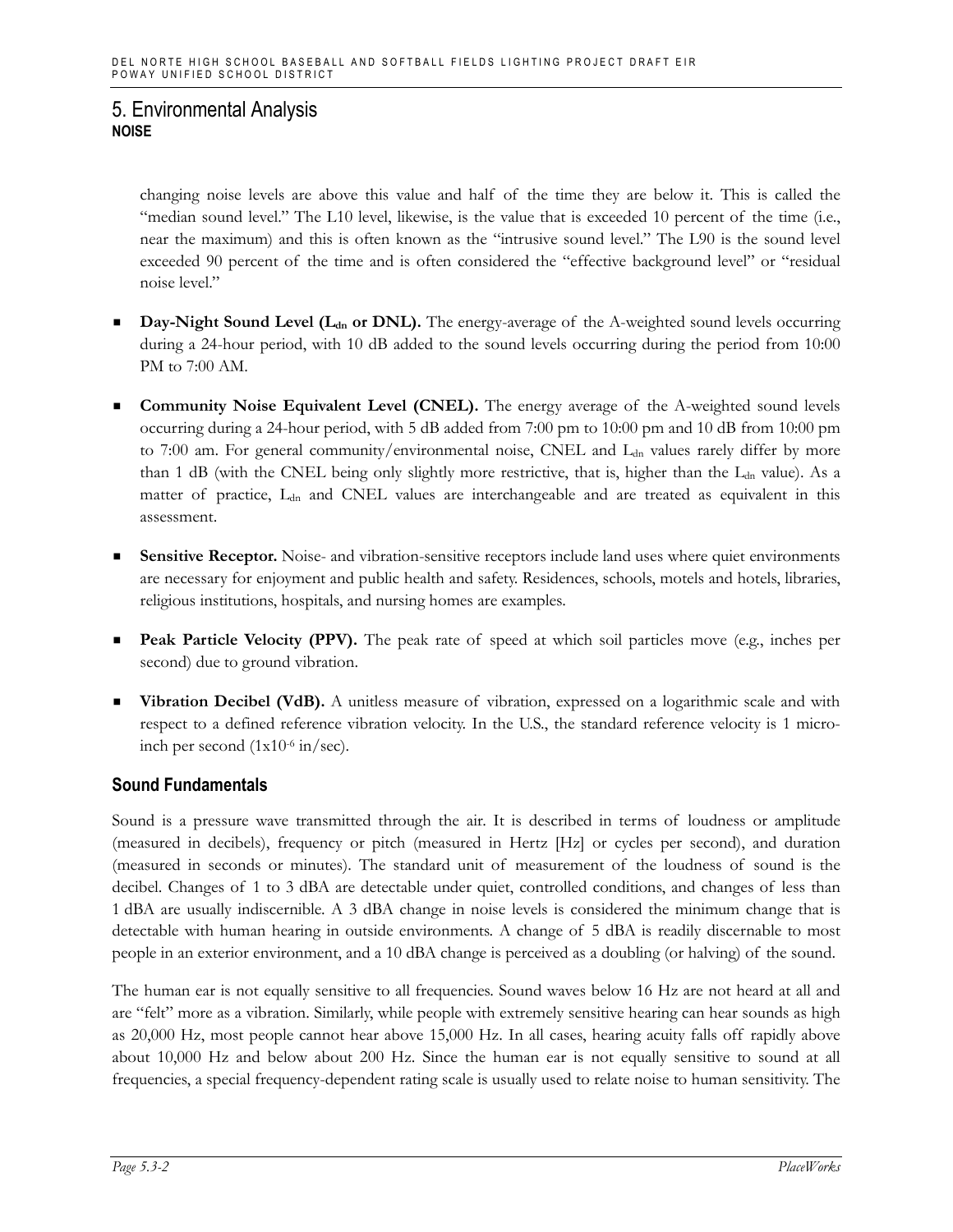A-weighted decibel scale (dBA) performs this compensation by discriminating against frequencies in a manner approximating the sensitivity of the human ear.

### **Sound Measurement**

Sound pressure is measured through the A-weighted measure to correct for the relative frequency response of the human ear. That is, an A-weighted noise level de-emphasizes low and very high frequencies of sound similar to the human ear's de-emphasis of these frequencies.

Unlike linear units such as inches or pounds, decibels are measured on a logarithmic scale, representing points on a sharply rising curve. On a logarithmic scale, an increase of 10 dBA is 10 times more intense than 1 dBA, 20 dBA is 100 times more intense, and 30 dBA is 1,000 times more intense. A sound as soft as human breathing is about 10 times greater than 0 dBA. The decibel system of measuring sound gives a rough connection between the physical intensity of sound and its perceived loudness to the human ear. Ambient sounds generally range from 30 dBA (very quiet) to 100 dBA (very loud).

Sound levels are generated from a source and their decibel level decreases as the distance from that source increases. Sound dissipates exponentially with distance from the noise source. This phenomenon is known as "spreading loss." For a single point source, sound levels decrease by approximately 6 dBA for each doubling of distance from the source. This drop-off rate is appropriate for noise generated by on-site operations from stationary equipment or activity at a project site. If noise is produced by a line source, such as highway traffic, the sound decreases by 3 dBA for each doubling of distance in a hard site environment. Line source noise in a relatively flat environment with absorptive vegetation decreases by 4.5 dBA for each doubling of distance.

Time variation in noise exposure is typically expressed in terms of a steady-state energy level equal to the energy content of the time varying period (called  $L_{eq}$ ), or alternately, as a statistical description of the sound level that is exceeded over some fraction of a given observation period. For example, the L50 noise level represents the noise level that is exceeded 50 percent of the time. Half the time the noise level exceeds this level and half the time the noise level is less than this level. This level is also representative of the level that is exceeded 30 minutes in an hour. Similarly, the L2, L8, and L25 values represent the noise levels that are exceeded 2, 8, and 25 percent of the time or 1, 5, and 15 minutes per hour. These "L" values are typically used to demonstrate compliance for stationary noise sources with a city's noise ordinance, as discussed below. Other values typically noted during a noise survey are the  $L_{min}$  and  $L_{max}$ . These values represent the minimum and maximum root-mean-square noise levels obtained over the measurement period.

Because community receptors are more sensitive to unwanted noise intrusion during the evening and at night, an artificial dB increment be added to quiet time noise levels in a 24-hour noise descriptor called the Community Noise Equivalent Level (CNEL) or Day-Night Noise Level (L<sub>dn</sub>). The CNEL descriptor requires that an artificial increment of 5 dBA be added to the actual noise level for the hours from 7:00 pm to 10:00 pm and 10 dBA for the hours from 10:00 pm to 7:00 am. The L<sub>dn</sub> descriptor uses the same methodology except that there is no artificial increment added to the hours between 7:00 pm and 10:00 pm. Both descriptors give roughly the same 24-hour level, with the CNEL being only slightly more restrictive (i.e., higher).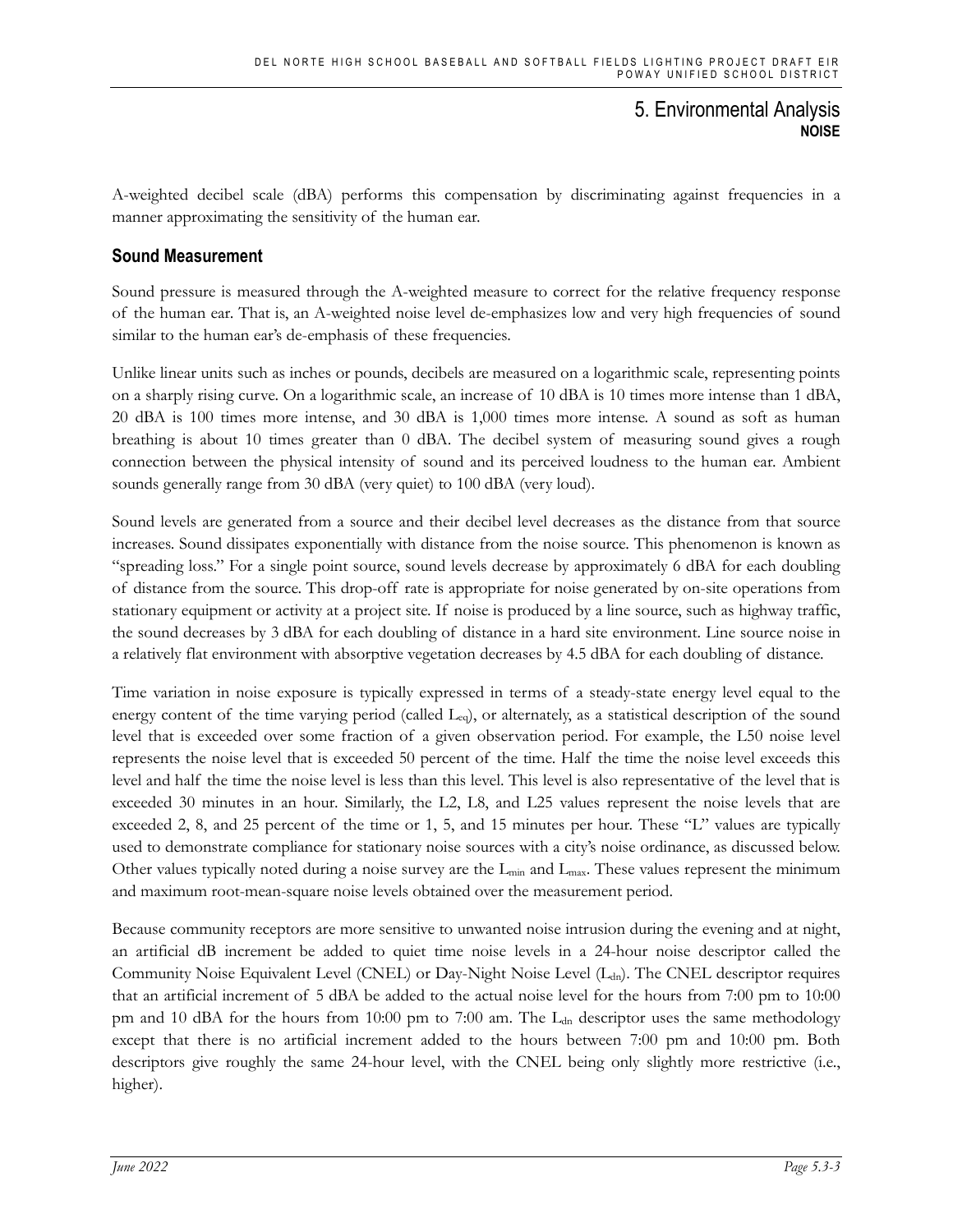### **Psychological and Physiological Effects of Noise**

Physical damage to human hearing begins at prolonged exposure to noise levels higher than 85 dBA. Exposure to high noise levels affects our entire system, with prolonged noise exposure in excess of 75 dBA increasing body tensions, and thereby affecting blood pressure, functions of the heart and the nervous system. In comparison, extended periods of noise exposure above 90 dBA could result in permanent hearing damage. When the noise level reaches 120 dBA, a tickling sensation occurs in the human ear even with shortterm exposure. This level of noise is called the threshold of feeling. As the sound reaches 140 dBA, the tickling sensation is replaced by pain, and this is called the threshold of pain. Table 5.3-1, *Typical Noise Levels*, shows typical noise levels from familiar noise sources.

| <b>Common Outdoor Activities</b>   | <b>Noise Level</b><br>(dBA) | <b>Common Indoor Activities</b>             |
|------------------------------------|-----------------------------|---------------------------------------------|
| Onset of physical discomfort       | $120+$                      |                                             |
|                                    |                             |                                             |
|                                    | 110                         | Rock Band (near amplification system)       |
| Jet Flyover at 1,000 feet          |                             |                                             |
|                                    | 100                         |                                             |
| Gas Lawn Mower at three feet       |                             |                                             |
|                                    | 90                          |                                             |
| Diesel Truck at 50 feet, at 50 mph |                             | Food Blender at 3 feet                      |
|                                    | 80                          | Garbage Disposal at 3 feet                  |
| Noisy Urban Area, Daytime          |                             |                                             |
|                                    | 70                          | Vacuum Cleaner at 10 feet                   |
| Commercial Area                    |                             | Normal speech at 3 feet                     |
| Heavy Traffic at 300 feet          | 60                          |                                             |
|                                    |                             | Large Business Office                       |
| Quiet Urban Daytime                | 50                          | Dishwasher Next Room                        |
|                                    |                             |                                             |
| Quiet Urban Nighttime              | 40                          | Theater, Large Conference Room (background) |
| Quiet Suburban Nighttime           |                             |                                             |
|                                    | 30                          | Library                                     |
| Quiet Rural Nighttime              |                             | Bedroom at Night, Concert Hall (background) |
|                                    | 20                          |                                             |
|                                    |                             | Broadcast/Recording Studio                  |
|                                    | 10                          |                                             |
|                                    |                             |                                             |
| Lowest Threshold of Human Hearing  | 0                           | Lowest Threshold of Human Hearing           |
|                                    |                             |                                             |
| Source: Caltrans 2013.             |                             |                                             |

#### **Table 5.3-1 Typical Noise Levels**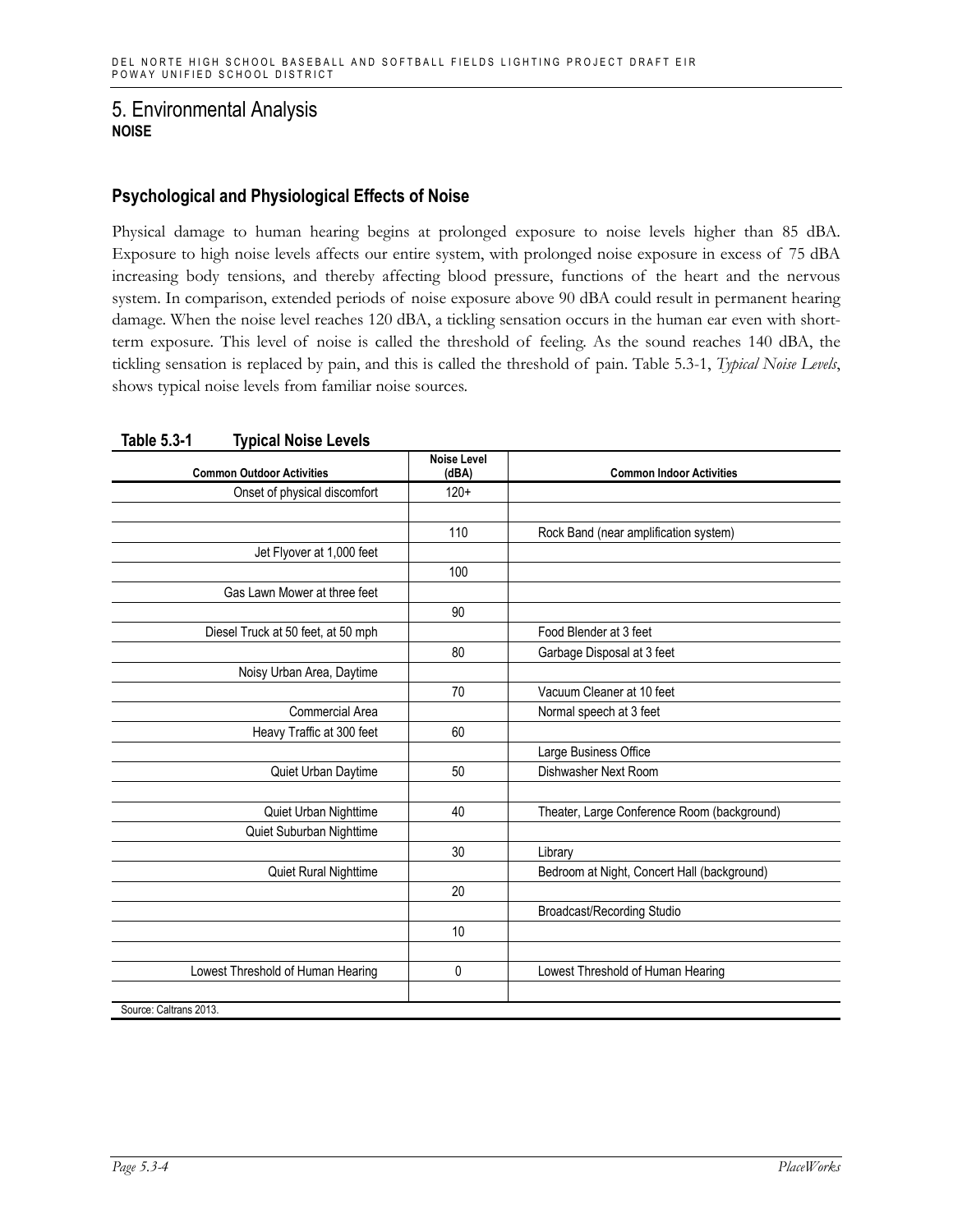### **Vibration Fundamentals**

Vibration is an oscillating motion in the earth. Like noise, vibration is transmitted in waves, but in this case through the earth or solid objects. Unlike noise, vibration is typically of a frequency that is felt rather than heard. Vibration amplitudes can be described in terms of peak particle velocity (PPV), which is the maximum instantaneous peak of the vibration signal. PPV is appropriate for evaluating potential building damage. The units for PPV are normally inches per second (in/sec). Typically, groundborne vibration generated by human activities attenuates rapidly with distance from the source of the vibration.

The way in which vibration is transmitted through the earth is called propagation. As vibration waves propagate from a source, the energy is spread over an ever-increasing area such that the energy level striking a given point is reduced with the distance from the energy source. This geometric spreading loss is inversely proportional to the square of the distance. The amount of attenuation provided by material damping varies with soil type and condition as well as the frequency of the wave.

## **5.3.1.2 REGULATORY BACKGROUND**

### **California**

The State of California regulates freeway noise, sets standards for sound transmission, provides occupational noise control criteria, identifies noise standards, and provides guidance for local land use compatibility. State law requires that each county and city adopt a general plan that includes a noise element which is to be prepared according to guidelines adopted by the Governor's Office of Planning and Research. The purpose of the noise element is to "limit the exposure of the community to excessive noise levels."

The State of California's General Plan Guidelines discusses how ambient noise should influence land use and development decisions and includes a table of normally acceptable, conditionally acceptable, normally unacceptable, and clearly unacceptable uses at different noise levels expressed in CNEL. A conditionally acceptable designation implies new construction or development should be undertaken only after a detailed analysis of the noise reduction requirements for each land use is made and needed noise insulation features are incorporated in the design. By comparison, a normally acceptable designation indicates that standard construction can occur with no special noise reduction requirements. Local municipalities adopt these compatibility standards as part of their general plans and modify them as appropriate for their local environmental setting.

### **County of San Diego**

The County has adopted, as part of the Noise Element, noise and land use compatibility guidelines. The County's noise and land use compatibility guidelines for schools are "acceptable" in noise environments of 65 dBA CNEL or less, "conditionally acceptable" in noise environments of 65 to 75 dBA CNEL, and "unacceptable" in noise environments greater than 75 dBA CNEL.

The nearest receptors to the east of the project site are within 4S Ranch, an unincorporated neighborhood of San Diego County and are therefore subject to the San Diego County noise standards. Section 36.404 of the County Code provides exterior noise standards for low density residential land uses (less than 11 dwellings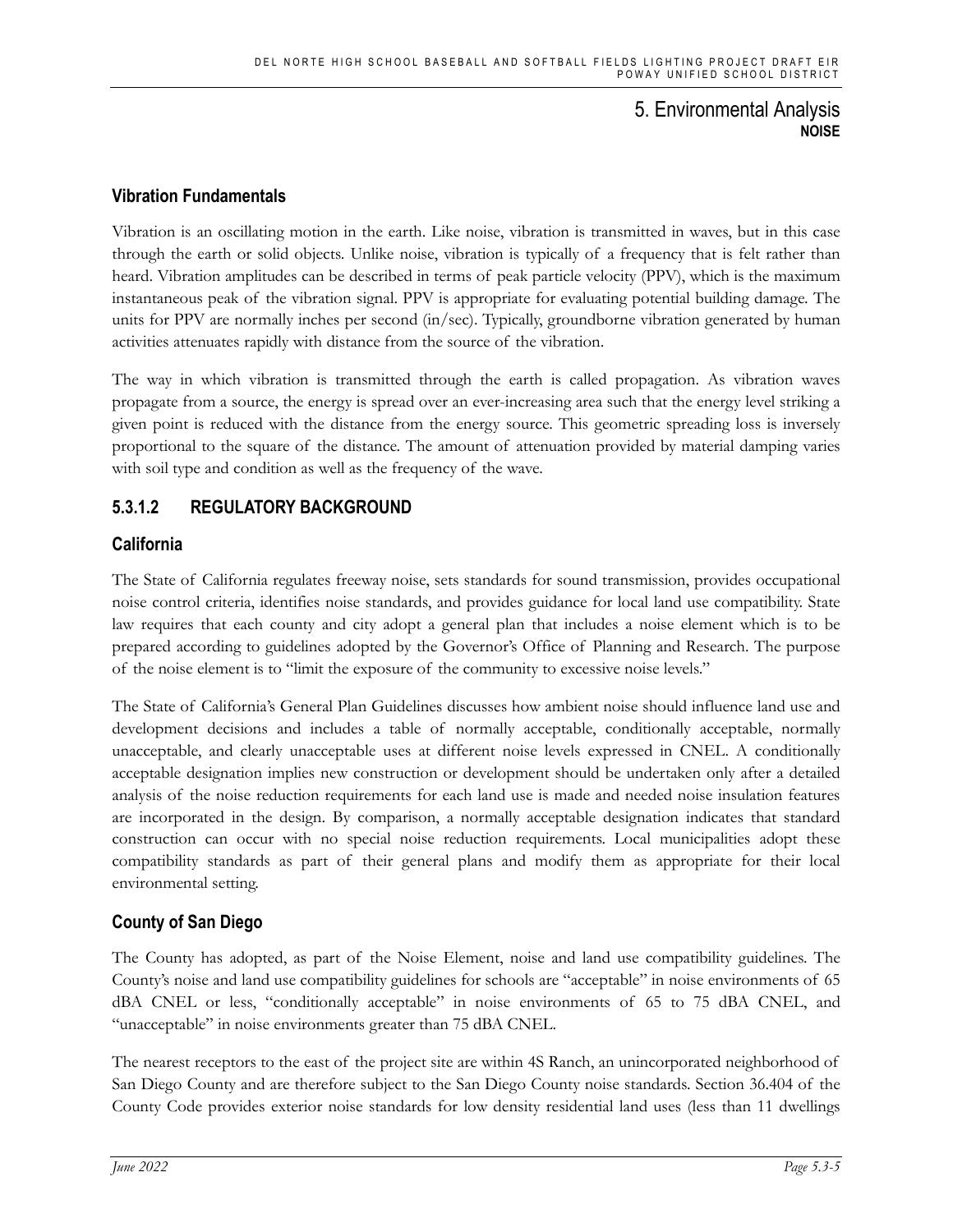units per acre) that apply to the residences to the east. Noise levels shall not exceed 45 dBA L<sub>eq</sub> between the hours of 10:00 pm and 7:00 am and 50 dBA  $L_{eq}$  between the hours of 7:00 am and 10:00 pm.

#### *School Activities*

Under Section 36.417 (a)(2), Exemptions, of the San Diego County Code, the following activities on school grounds are exempt from the noise limits in this section: "those reasonable sounds emanating from authorized school bands, school athletic and school entertainment events."

### *Construction Noise*

Section 36.408 of the County Code states that it is unlawful for any person to operate construction equipment between the hours of 7:00 pm and 7:00 am or any time on Sunday or a federal holiday. Furthermore, Section 36.409 of the County Code specifies it is unlawful to operate construction equipment so as to cause at or beyond the property line an average sound level greater than 75 dBA for an eight-hour period between the hours of 7:00 am and 7:00 pm.

### **City of San Diego Noise Standards**

Residences to the southwest of the project site are within the City of San Diego and would be subject to applicable City noise standards. The City has adopted, as part of the Noise Element of the Draft General Plan Update, noise and land use compatibility guidelines. The City's noise and land use compatibility guidelines for educational institutions grades kindergarten through 12th grade are "compatible" in noise environments of 60 dBA CNEL or less, "conditionally compatible" in noise environments of 60 to 65 dBA CNEL, and "incompatible" in existing environments greater than 65 dBA CNEL.

Furthermore, the City of San Diego regulates noise through the City's Municipal Code, Chapter 5, Article 9.5, Noise Abatement and Control*.* The City's noise ordinance includes exterior noise standards for land uses. As shown in Table 5.3-2, *City of San Diego Exterior Noise Standards for Land Uses*, stationary noise generated off-site should not exceed a noise level of 50 dBA at low-density residences during the day, 45 dBA in the evening, and 40 dBA at night.

| Table 5.3-2 | City of San Diego Exterior Noise Standards for Land Uses |
|-------------|----------------------------------------------------------|
|-------------|----------------------------------------------------------|

| Land Use                                         | Time of Dav             | One-Hour Average Sound Level (dBA) |  |  |  |
|--------------------------------------------------|-------------------------|------------------------------------|--|--|--|
| Residential: All R-1 (Low Density Single-Family) | <sup>7</sup> am to 7 pm | 50                                 |  |  |  |
|                                                  | om to 10 pm             | 45                                 |  |  |  |
|                                                  | 10 pm to 7 am           | 40                                 |  |  |  |

Source: City of San Diego Municipal Code, Section 59.5.0401.

Note: The sound level limit at a location on a boundary between two zones is the arithmetic mean of the respective limits for the two districts.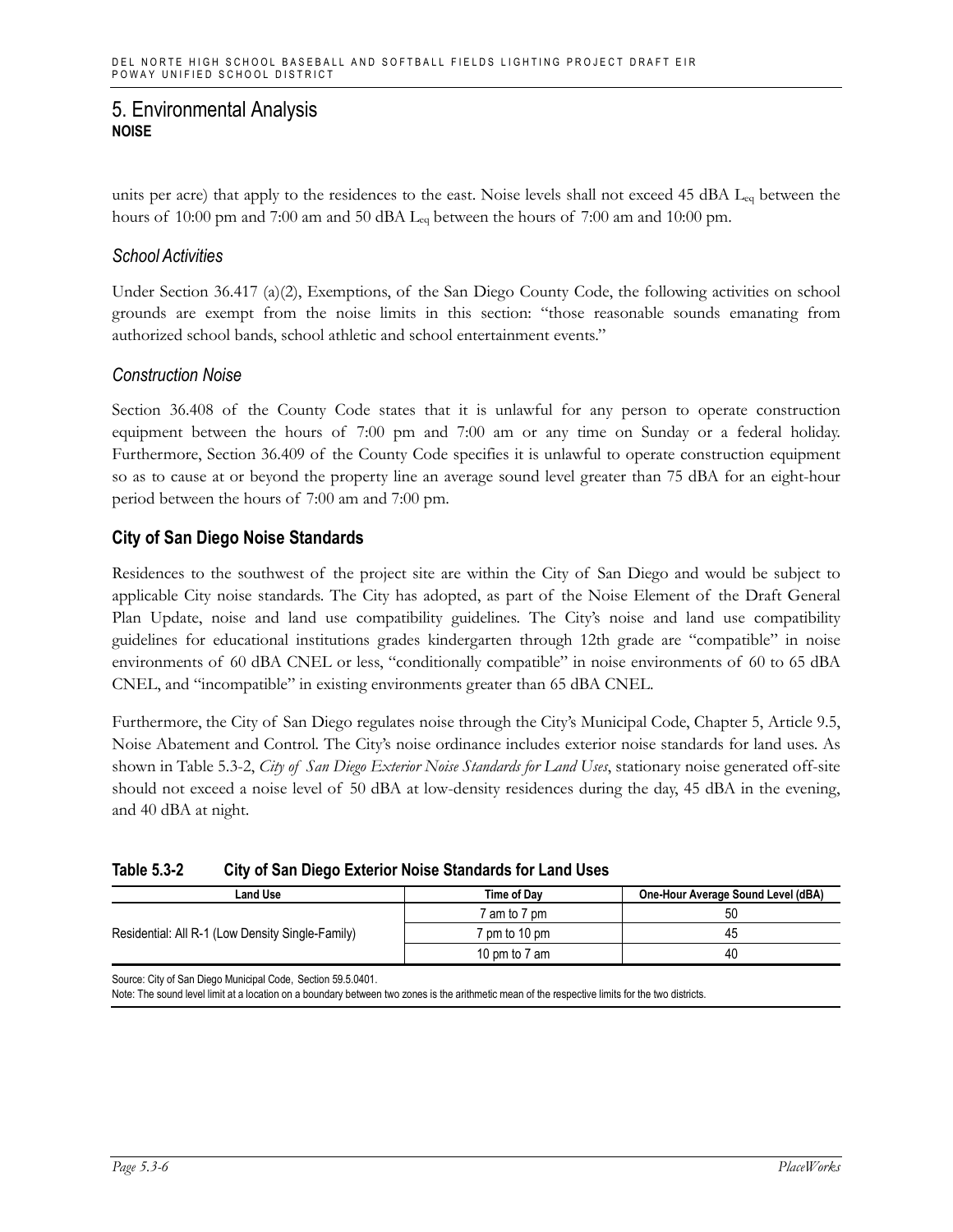# *Construction*

In addition, the City regulates construction noise in Article 9.5, Noise Abatement and Control, of the municipal code, which states that it is unlawful for any person, between the hours of 7:00 pm and 7:00 am, on legal holidays, or on Sundays, to erect, construct, demolish, excavate for, alter, or repair any building or structure in such a manner as to create disturbing, excessive, or offensive noise. In addition, it is unlawful for any person in the City of San Diego to conduct any construction activity so as to cause, at or beyond the property lines of any property zoned residential, an average sound level greater than 75 decibels during the 12-hour period from 7:00 am to 7:00 pm.

### **Vibration Standards**

Neither the County nor the City of San Diego have adopted quantitative thresholds for vibration. Therefore, the FTA vibration annoyance and vibration damage criteria are used and summarized in Section 5.13.2, *Thresholds of Significance*.

## **5.3.1.3 EXISTING CONDITIONS**

### **Ambient Noise Monitoring**

To determine a baseline noise level at different environments in the project area, ambient noise monitoring was conducted by PlaceWorks on Wednesday, March 9, 2022. Two short-term (15-minute) measurements were made during a weekday in the evening hours between 8:00 pm and 8:30 pm in the vicinity of the proposed project.

The primary noise sources around the measurements were local traffic and outdoor school activities (distant PA system and baseball pitching practice). Meteorological conditions during the measurement periods were favorable for outdoor sound measurements and were noted to be typical for the season.

The sound level meter used (Larson Davis LxT) for noise monitoring satisfied the American National Standards Institute (ANSI) standard for Type 1 instrumentation. The sound level meter was set to "slow" response and "A" weighting (dBA). The meter was calibrated before and after the monitoring period. All measurements were at least five feet above the ground and away from reflective surfaces. The results of the short-term noise monitoring are summarized in Table 5.3-3, *Short-Term Noise Measurement Summary*. Noise measurement locations are shown on Figure 5.3-1, *Approximate Noise Monitoring Locations*, and are described below:

**Short-Term Location 1 (ST-1)** was conducted next to 9929 Fieldthorn Street (residence), approximately 15 feet west from the nearest northbound Dear Ridge Road trave lane centerline. A 15-minute noise measurement took place beginning at 8:22 pm on Tuesday March 9, 2022. The noise environment is characterized primarily by local traffic, pedestrians, and overflights. Ambient noise levels measured as low as 33 dBA. Traffic noise from passing vehicles ranged from 66 to 72 dBA, and overflights ranged from 45 to 50 dBA. On occasion, cheering from the high school stadium could be heard but did not significantly contribute to the existing ambient, measuring up to 44 dBA.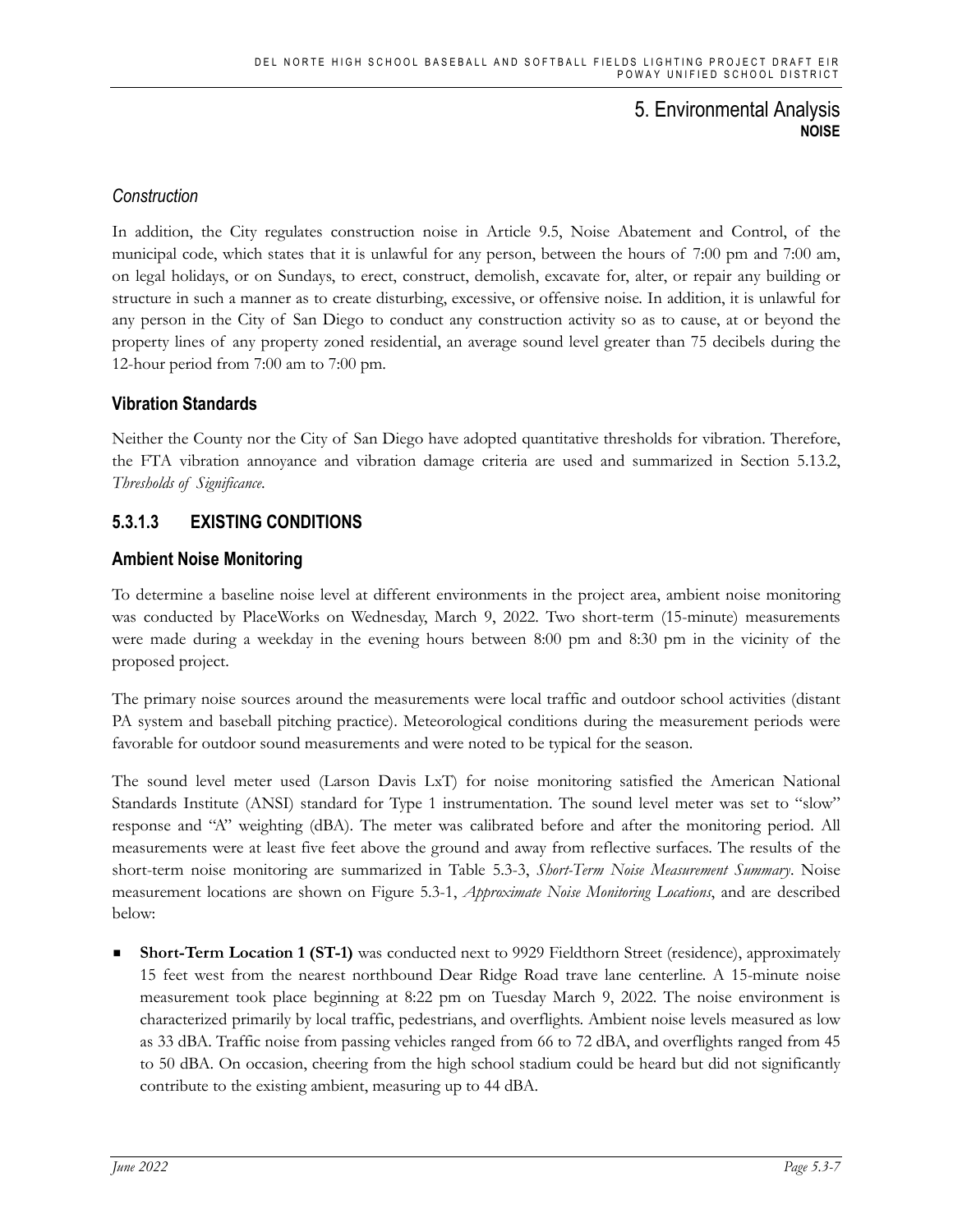**Short-Term Location 2 (ST-2)** was conducted next to 9808 Fox Meadow Road (residence), approximately 15 feet west from the nearest northbound Dear Ridge Road trave lane centerline. A 15-minute noise measurement took place beginning at 8:01 pm on Tuesday March 9, 2022. The noise environment is characterized primarily by local traffic, pedestrians, and overflights. Ambient noise levels measured as low as 35 dBA. Traffic noise from passing vehicles ranged from 63 to 66 dBA, and overflights ranged from 45 to 47 dBA. Softball and baseball pitching practice could be heard but did not significantly contribute to the existing ambient.

| <b>Monitoring</b> |                                                                | 15-Minute Noise Level, dBA |      |           |                |      |          |          |
|-------------------|----------------------------------------------------------------|----------------------------|------|-----------|----------------|------|----------|----------|
| Location          | <b>Description</b>                                             | Lea                        | Lmax | $L_{min}$ | L <sub>2</sub> | L8   | $L_{25}$ | $L_{50}$ |
| $ST-1$            | Next to 9929 Fieldthorn Street residence<br>03/9/2022, 8:22 pm | 51.2                       | 71.7 | 33.4      | 62.1           | 45.8 | 38.8     | 36.0     |
| ST-2              | Next to 9808 Fox Meadow Road residence<br>03/9/2022, 8:01 pm   | 50.7                       | 66.9 | 34.7      | 60.7           | 53.4 | 46.6     | 42.3     |

**Table 5.3-3 Short-Term Noise Measurement Summary** 

## **Sensitive Receptors**

Certain land uses are particularly sensitive to noise and vibration. Sensitive receptors include residences, senior housing, schools, hospitals, places of worship, and recreational areas. These uses are regarded as sensitive because they are where citizens most frequently engage in activities that are likely to be disturbed by noise, such as reading, studying, sleeping, resting, working from home, or otherwise engaging in quiet or passive recreation. Commercial and industrial uses are not particularly sensitive to noise or vibration. The closest sensitive receptors to the project site are residences to the east across Deer Ridge Road.

# **5.3.2 Thresholds of Significance**

According to Appendix G of the CEQA Guidelines, a project would normally have a significant effect on the environment if the project would result in:

- N-1 Generation of a substantial temporary or permanent increase in ambient noise levels in the vicinity of the project in excess of standards established in the local general plan or noise ordinance, or applicable standards of other agencies.
- N-2 Generation of excessive groundborne vibration or groundborne noise levels.
- N-3 For a project located within the vicinity of a private airstrip or an airport land use plan or, where such a plan has not been adopted, within two miles of a public airport or public use airport, if the project would expose people residing or working in the project area to excessive noise levels.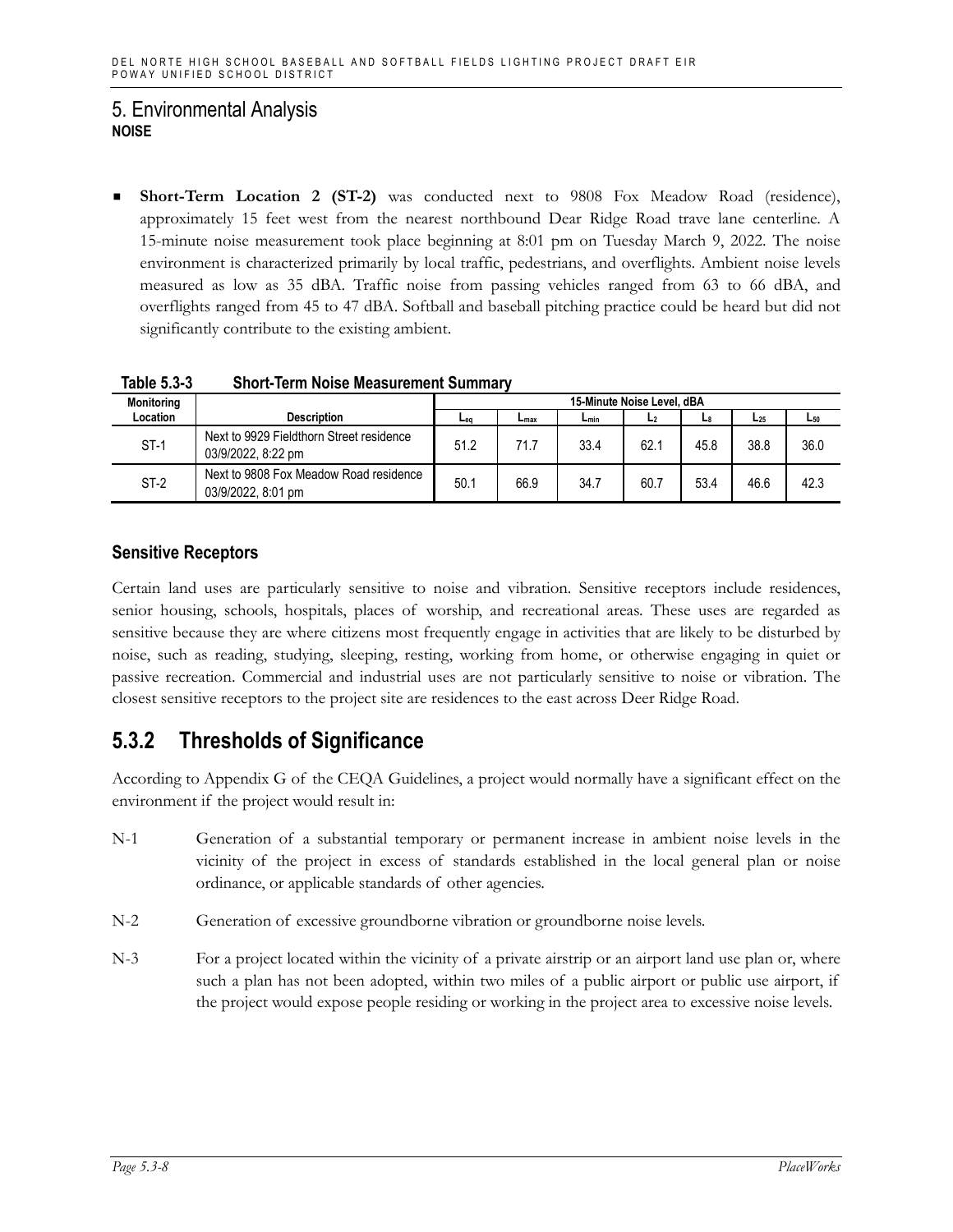

**Figure 5.3-1 - Approximate Noise Monitoring Locations**

*PlaceWorks*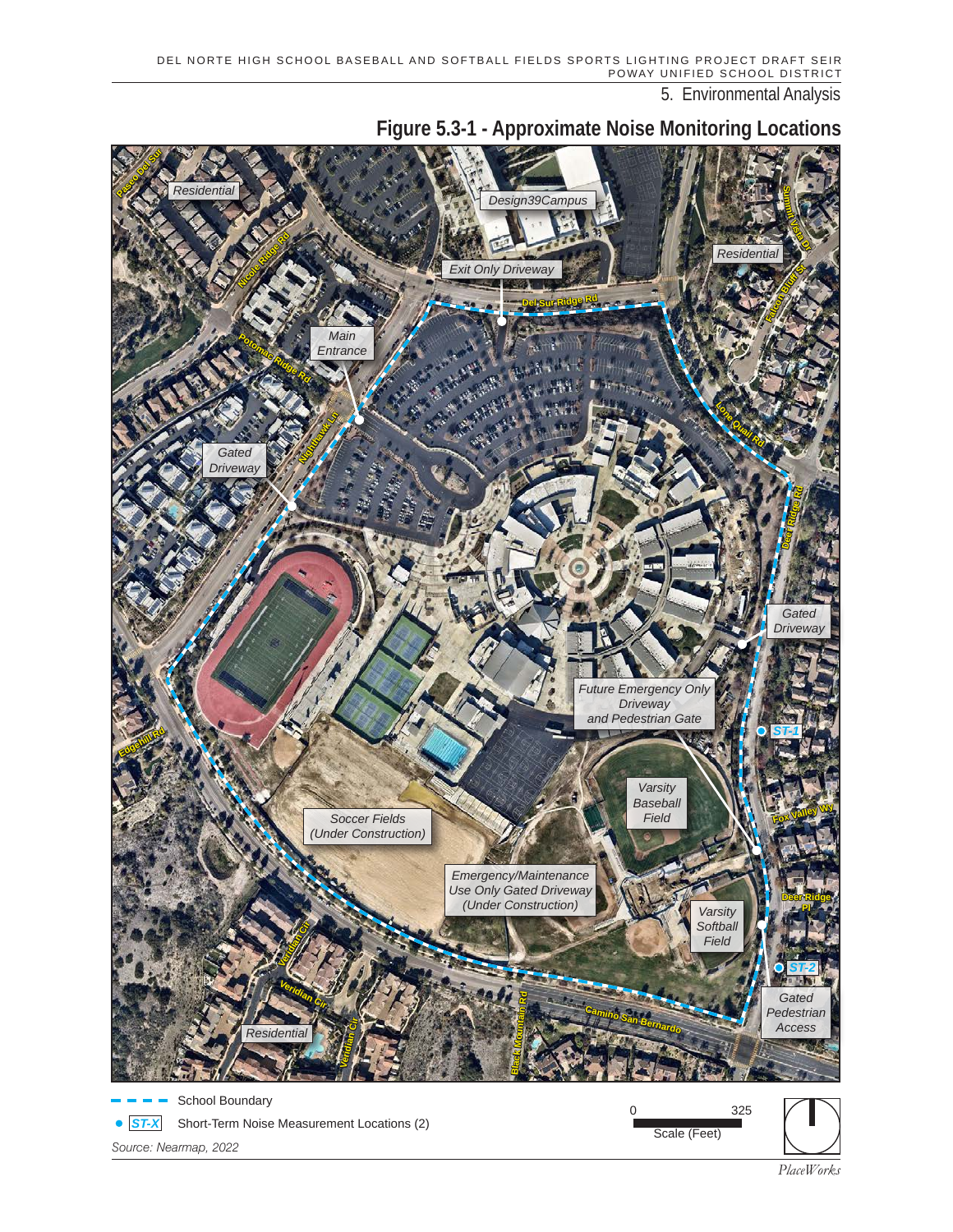*This page intentionally left blank.*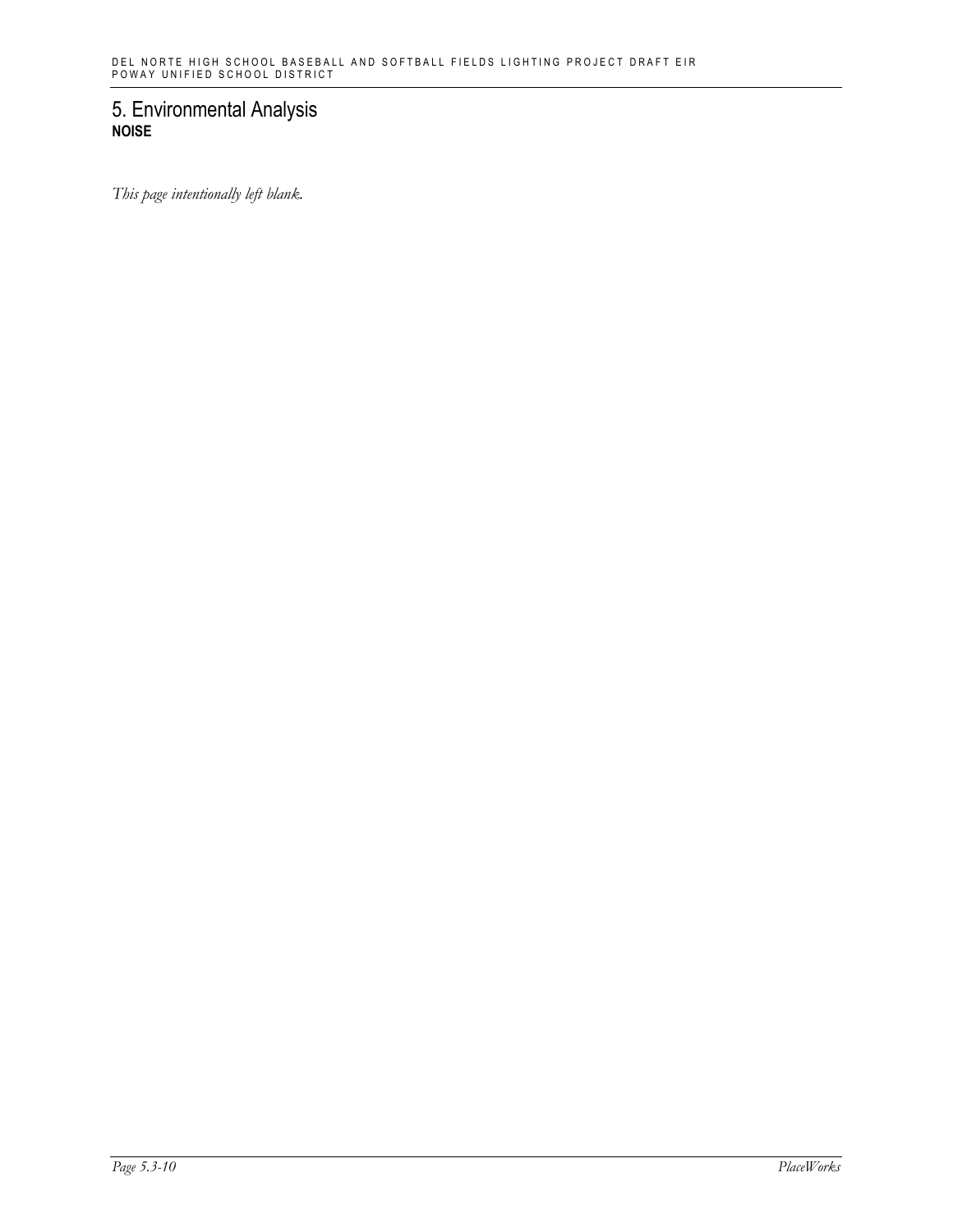The Certified EIR's thresholds of significance are used for determining impacts significance associated with the proposed project and are as follows:

- A construction noise impact would occur if project-related construction activities would take place outside of the hours specified in the City of San Diego Municipal Code (7:00 am to 7:00 pm on weekdays, excluding federal holidays) or would exceed an average sound level greater than 75 decibels during the 12-hour period from 7:00 am to 7:00 pm at existing residences in the city.
- An operational noise impact would occur if project-related operations would cause an audible change in noise levels in the vicinity of residential uses. An audible change would be if project-related on-site activities would increase the CNEL at any noise-sensitive receptor by 3 dBA or more when the CNEL is 65 dB or greater.

A vibration impact would occur if:

- Vibration annoyance levels would exceed 80 VdB at noise sensitive receptors.
- Vibration levels would exceed 0.20 in/sec PPV at the façade of a nonengineered structure (e.g., woodframe residence).

# **5.3.3 Plans, Programs, and Policies**

Plans, programs, and policies (PPP) include applicable regulatory requirements and project design features.

PPP N-1 The proposed project will comply with Section 36.408 of the County of San Diego Code and will not operate construction equipment between the hours of 7:00 pm and 7:00 am or any time on Sunday or a federal holiday. Furthermore, the proposed project will comply with Section 36.409 of the County Code and will not operate construction equipment to cause an average sound level greater than 75 dBA for an eight-hour period between the hours of 7:00 am and 7:00 pm. at or beyond the property line.

# **5.3.4 Environmental Impacts**

### **Summary of Impacts Identified in the Certified EIR**

The Certified EIR found construction noise impacts associated with the sports fields and the stadium construction and the project's contribution to cumulative traffic to be significant and unavoidable.

The Certified EIR found construction vibration impacts to be less than significant. School-related bells, HVAC systems, and parking lot noise were also found to be less than significant. The Certified EIR is incorporated by reference to this SEIR.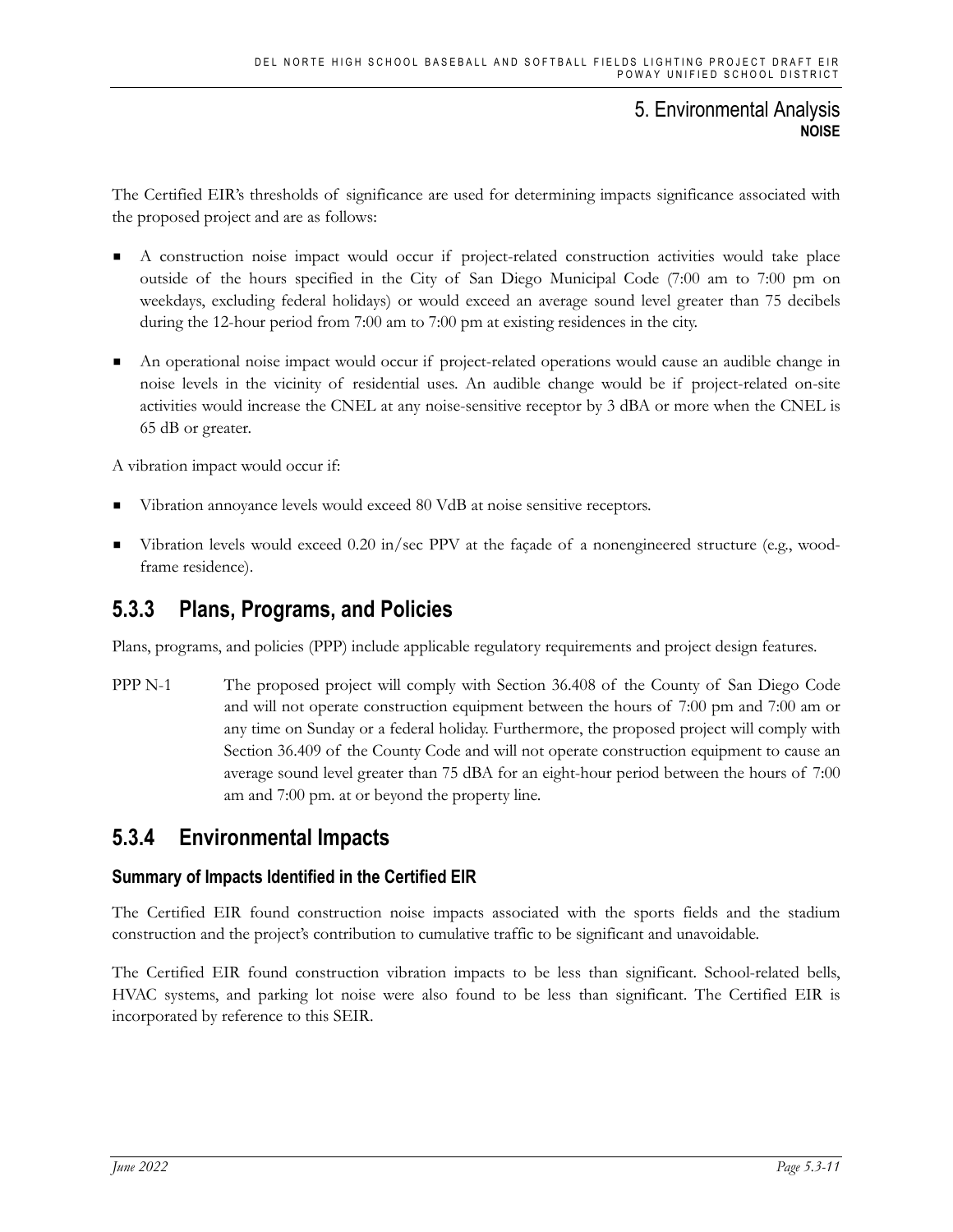## **5.3.4.1 IMPACT ANALYSIS**

The following impact analysis addresses the thresholds of significance; the applicable thresholds are identified in brackets after the impact statement.

#### **Impact 5.3-1: Construction activities would result in temporary noise increases in the vicinity of the proposed project. [Threshold N-1]**

The proposed project would light the varsity baseball and softball fields at Del Norte High School with a total of eight galvanized steel poles (four 70 feet, two 80 feet, and two 90 feet tall) at the varsity baseball field and a total of six galvanized steel poles (two 60 feet and four 70 feet tall). These ballfields are in the southeast corner of the campus bounded by Deer Ridge Road and Camino San Bernardino. Existing uses surrounding the project site would be exposed to temporary construction noise. Construction equipment for the installation of light poles typically includes a crane, backhoe, concrete saw/jackhammer, and a drill rig. A concrete saw or jackhammer would not be used at every proposed pole location, but on an as-needed basis, such as where concrete would have to be removed to install a light pole. Neither blasting nor pile-driving techniques would be required. Construction associated with the installation of the permanent lights is anticipated to take less than one month and is scheduled to start in September of 2022.

Noise generated during construction is based on the type of equipment used, the location of the equipment relative to sensitive receptors, and the timing and duration of the noise-generating activities. Noise levels from construction activities are dominated by the loudest piece of construction equipment. The dominant noise source is typically the engine, although work piece noise (such as dropping of materials) can also be noticeable.

The noise produced at each activity is dominated by the loudest piece of equipment needed for light pole installation. Construction noise quite often exhibits a high degree of variability because factors such as noise attenuation due to distance, type of equipment, and the load and power requirements to accomplish tasks result in different noise levels at a given sensitive receptor. Some heavy-duty equipment can have maximum, short-duration noise levels of 85 dBA at 50 feet. Construction noise impacts at sensitive receptors are determined based on loudness and noise exposure duration at a sensitive receptor.

### **Off-Site Receptors**

Based on PlaceWorks experience with previous lighting projects, the installation of a single light pole takes approximately one week to complete. Initially, workers drill at the proposed light pole location and set the concrete pole bases on the first day. The cement base sits for approximately four days to cure, and workers return to install the light pole with the use of a crane. Most of the noise generated would occur during the first and last day of this process. It is assumed that workers will drill and set the base of other light pole locations while cement cures.

The anticipated construction equipment (auger drill rig, backhoe, concrete saw, and a crane) were modeled using the Federal Highway Administration (FHWA) Roadway Construction Noise Model (RCNM). RCNM modeling indicates that the loudest piece of equipment (concrete saw) would be up to 83 dBA Leq at a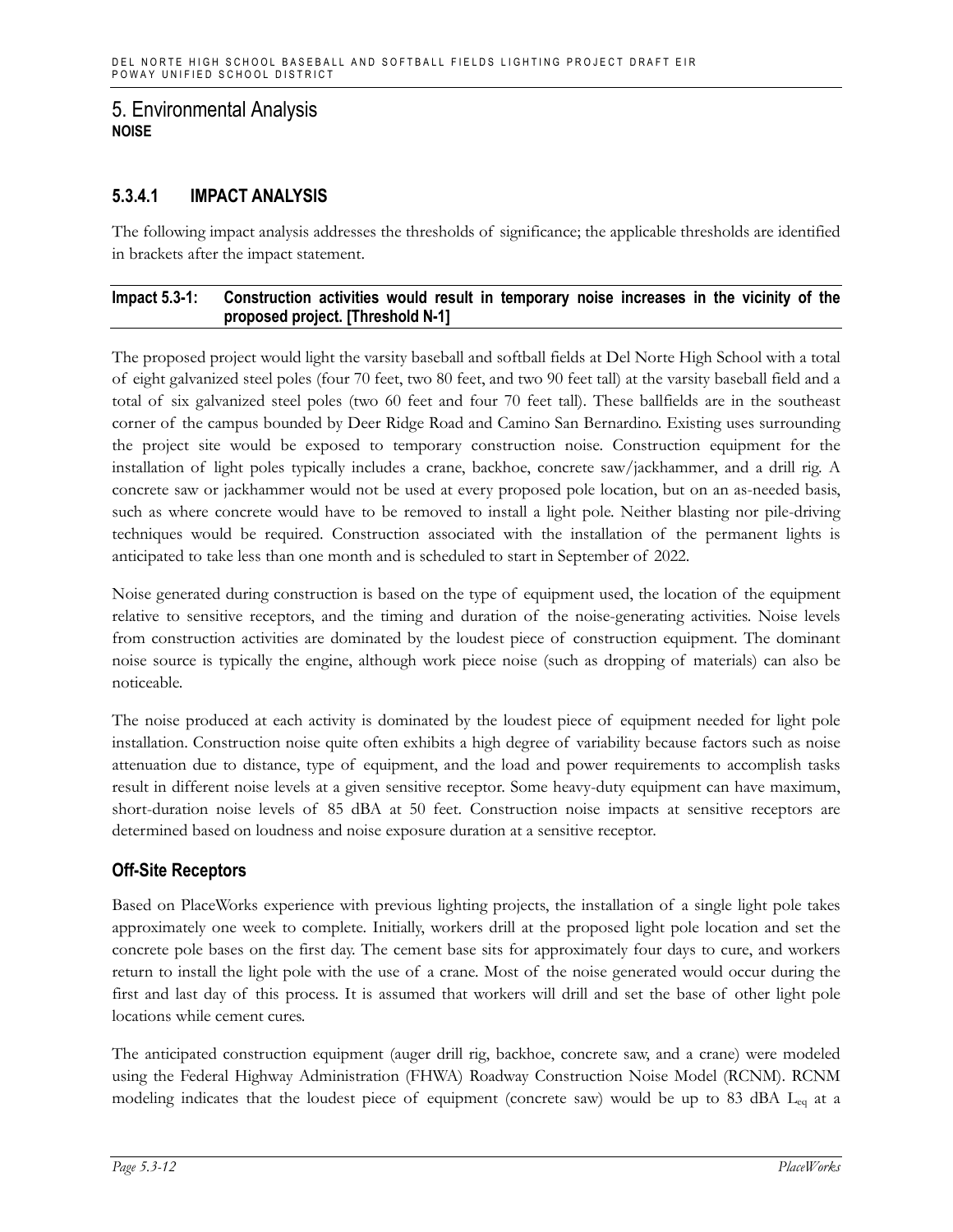distance of 50 feet. The second loudest piece of equipment (drill rig) would be up to 77 dBA Leq at a distance of 50 feet. The closest sensitive receptor property line to project construction activities (light pole installation) is approximately 95 feet east of the ball fields. At 95 feet, drill rig noise levels would attenuate to approximately 71 dBA Leq. The nearest light pole location anticipated to require hardscape demotion and the use of a concrete saw is approximately 270 feet to the east. At 270 feet, noise levels associated with a concrete saw would attenuate to approximately 68 dBA Leq.

The Certified EIR found that construction noise levels would be up to 79 dBA L<sub>eq</sub> at the nearest residences. The proposed project would generate construction noise levels less than the project analyzed in the Certified EIR and would not exceed the City or County's 75 dBA L<sub>eq</sub> construction noise threshold at the nearest receptors. Therefore, construction noise impacts would be less than significant.

# **On-Site Receptors**

The Certified EIR did not evaluate noise to on-site school receptors because the school did not exist at the time, but the school is now built and operational. There are two proposed light poles within 50 feet of school classrooms. At times, construction could occur while school is in session. As mentioned above, the loudest pieces of equipment would be between 77 and 83 dBA Leq at 50 feet. Though construction noise would temporarily elevate interior noise levels at the nearest classrooms, elevated noise levels would be limited to the first and last day of light pole installation. Therefore, temporary construction noise would not substantially interfere with the learning environment. On-site construction noise impacts would be less than significant.

Level of significance Before Mitigation: Less than significant impact.

### **Impact 5.3-2 Project implementation would result in long-term operation-related noise that would not exceed local standards. [Threshold N-1]**

### **Mobile Noise**

The proposed lighting project would result in a shift in schedule and could result in new trip generation in the evening hours, but mostly the project would be shifting existing trips later into the evening hours—no later than 9:00 pm. Site access and parking would be mainly along Deer Ridge Road. Garland Associates (traffic engineer) provided trip generation associated with existing practices, games, and community/Little League use. For a conservative analysis, these trips were analyzed as new trips that would occur in the later evening hours along Deer Ridge Road.

Under the Certified EIR, a significant traffic noise impact would occur if traffic noise increased by 3 dBA CNEL or more in an existing environment of 65 dBA CNEL or greater. The Certified EIR estimated that 100 new trips would be generated along Deer Ridge Road, resulting in a 0.1 dBA CNEL noise increase. The proposed project would shift up to 170 trips into the evening hours of 7:00 pm and 9:00 pm along Deer Ridge Road. When treated as new trips and compared to the Certified EIR's "no project" baseline, the proposed project would result in a traffic noise increase of up to 0.4 dBA CNEL. This would not exceed 3 dBA in an environment of 65 dBA CNEL or greater (see Appendix D for data and modeling). Therefore,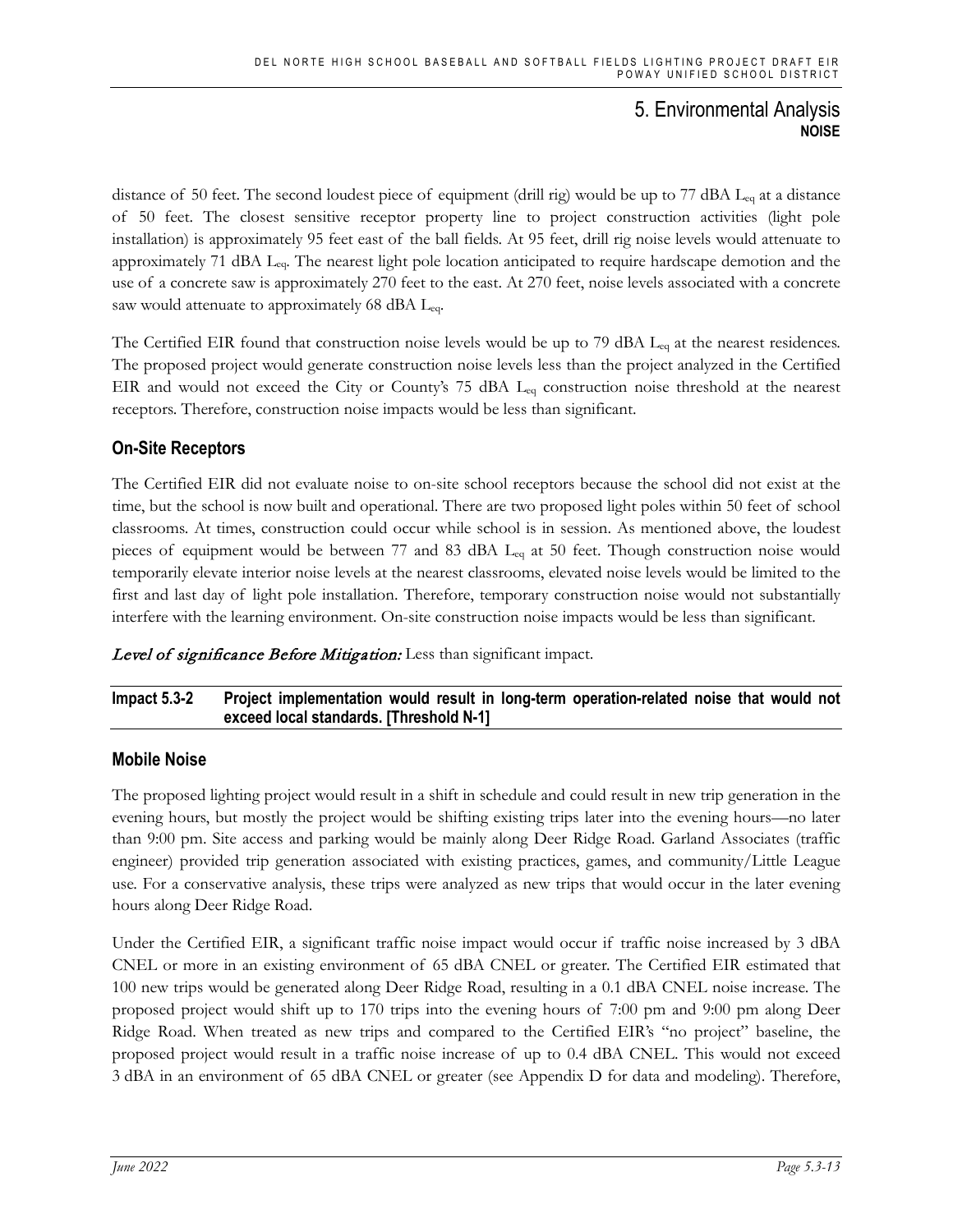traffic noise impacts associated with the proposed project would be less than significant, and the proposed project would not result in new or substantially more severe significant impacts.

### **Recreational Noise**

The proposed project would not install speakers for amplified or public address systems. It would also not introduce new noise sources, but due to the extended evening hours, recreational noise would be shifted into the evening hours. The Certified EIR analyzed noise levels associated with the operation of the ballfields. The Certified EIR found that baseball and softball fields would generate noise levels of up to 49 dBA Leq at residences to the southeast. Because the proposed project is not adding new fields, the previously analyzed noise levels would not change. However, the proposed project would result in a shift of activities into the evening hours, potentially resulting in an ambient noise increase during the wintertime months when the light poles would be used after dark. All student and approved community use of the playfields would end no later than 9:00 pm.

Ambient noise monitoring conducted by PlaceWorks staff in the evening hours between 8:00 and 8:30 pm showed that the existing evening ambient at the nearest receptors to the ballfields is 51 dBA Leq or less. The proposed use of the ballfield, though shifted into the evening hours, would not exceed the existing ambient. Therefore, impacts would be less than significant, and the proposed project would not result in new or substantially more severe significant impacts.

### **Noise Impacts to Sensitive Wildlife**

The proposed project would light the existing varsity baseball and softball fields. The project site is bordered by Deer Ridge Road and Camino San Bernardo to the east and south, and other high school facilities to the north and east. There is no sensitive wildlife habitat adjacent to the project site. Extended use of the existing ballfields until 9:00 pm from August to November and until 8:00 pm from February to June would not have any significant impacts to sensitive wildlife.

#### Level of Significance Before Mitigation: Less than significant impact.

#### **Impact 5.3-3: The project would not generate excessive temporary or long-term groundborne vibration and groundborne noise. [Threshold N-2]**

Potential vibration impacts associated with development projects are usually related to the use of heavy construction equipment during the demolition and grading phases of construction. Construction can generate varying degrees of ground vibration depending on the construction procedures and equipment. Construction equipment generates vibration that spreads through the ground and diminishes with distance from the source. The effect on buildings in the vicinity of the construction site varies depending on soil type, ground strata, and the receptor building's construction. The effects from vibration can range from no perceptible effects at the lowest vibration levels, to low rumbling sounds and perceptible vibrations at moderate levels, to slight structural damage at the highest levels. Vibration from construction activities rarely reaches the levels that can damage structures.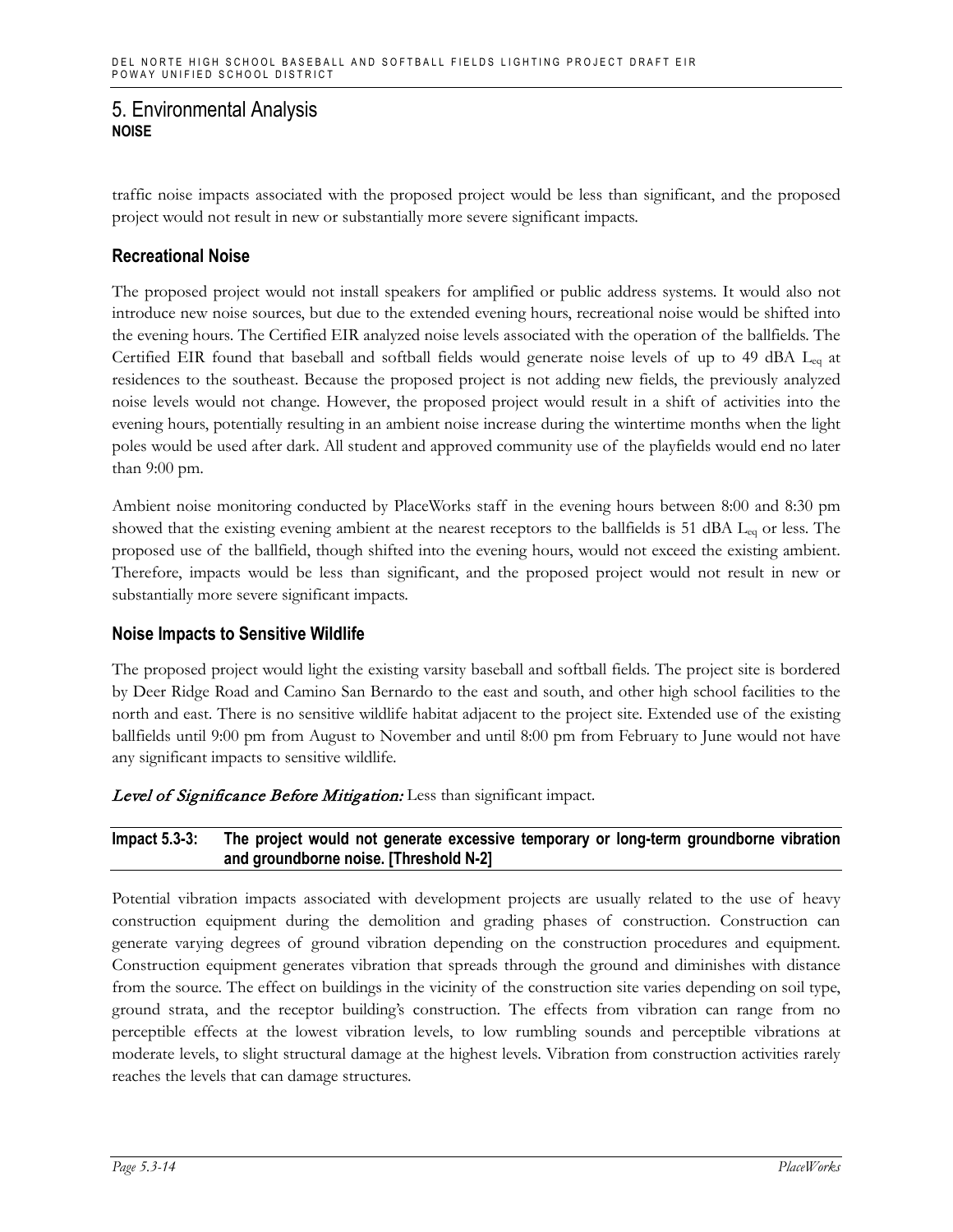### **Vibration Annoyance**

The Certified EIR found that vibration annoyance levels could be up to 76 VdB at the nearest receptors. Under the proposed project, the nearest residence is approximately 95 feet to the east, and at that distance, the vibration levels would attenuate to 70 VdB (see Appendix D for calculations). This would be less than the impacts identified in the Certified EIR and below the threshold of 80 VdB. Therefore, impacts would be less than significant.

### **Vibration Damage**

The Certified EIR found that vibration damage levels could be up to 0.0127 in/sec PPV at the nearest residential structures. Under the proposed project, the nearest residential structure is approximately 95 feet to the east, and at that distance, levels would attenuate to approximately 0.0120 in/sec PPV (see Appendix D for calculations). This would be slightly less than analyzed in the Certified EIR and below the threshold of 0.2 in/sec PPV. Therefore, impacts would be less than significant.

### **Operational Vibration**

The operation of the proposed project would not include any substantial long-term vibration sources. Thus, no significant vibration effects from operations sources would occur.

Level of Significance Before Mitigation: Less than significant impact.

**Impact 5.3-4: The proximity of the project site to an airport or airstrip would not result in exposure of future resident and/or workers to airport-related noise. [Threshold N-3]**

The nearest airport to the proposed project is the Marine Corps Air Station approximately 6.4 miles to the south. The project would not expose people working in the project area to excessive noise levels. There would be no impact.

Level of Significance Before Mitigation: No impact.

# **5.3.5 Cumulative Impacts**

The proposed project is in a built-out residential area, and the proposed project would require limited construction in equipment and duration. Traffic trip generation due to the proposed project would also be limited. Though the project would shift activities into the evening hours, no new ballfields are proposed. Therefore, construction and operational (stationary and mobile) noise would be less than significant.

# **5.3.6 Level of Significance Before Mitigation**

Upon implementation of plans, programs, and policies, the following impacts would be less than significant: 5.13-1, 5.13-2, 5.13-4, and 5.13-4.